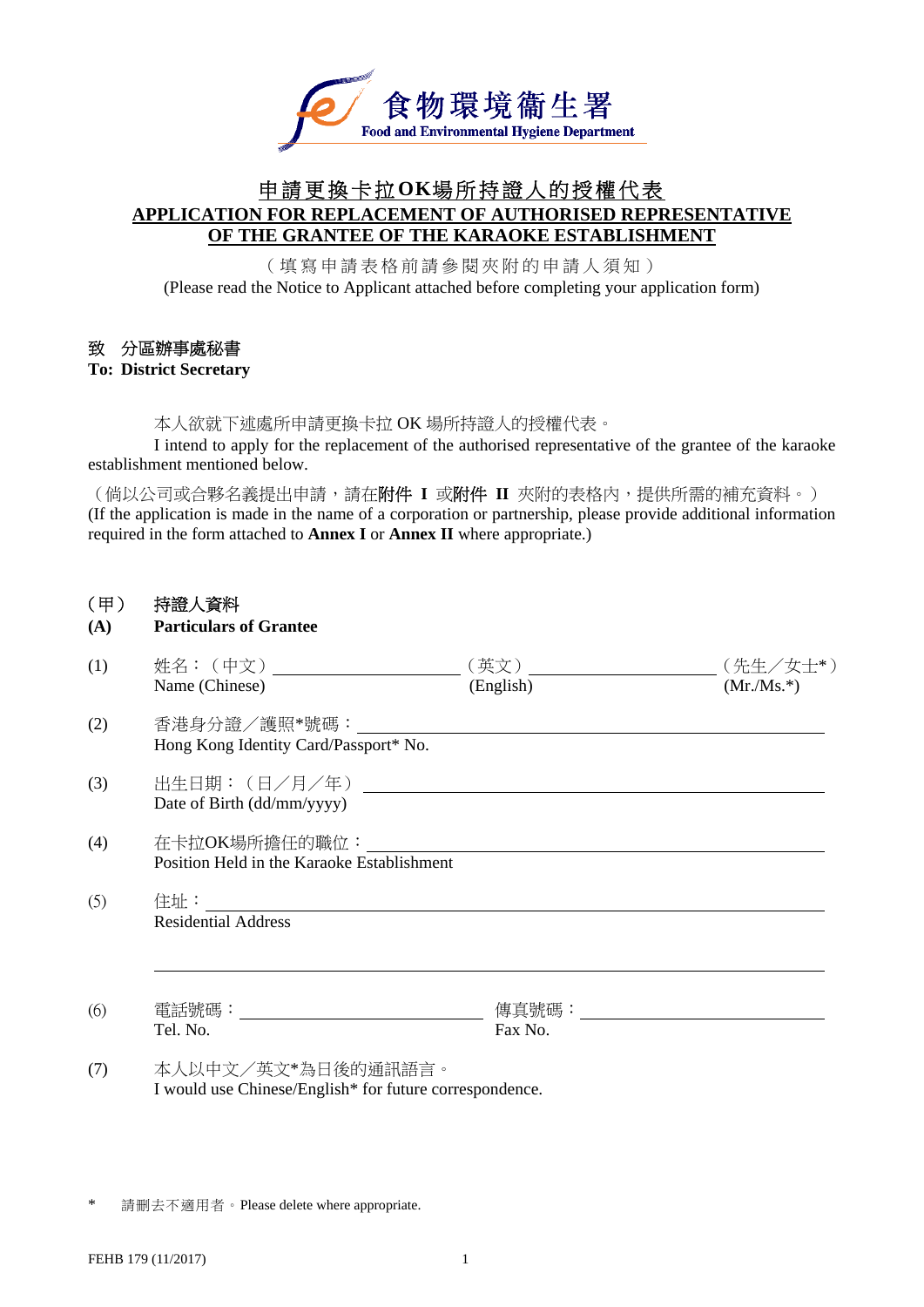| (Z)<br><b>(B)</b> | 卡拉OK場所資料<br><b>Particulars of Karaoke Establishment</b>            |                                        |                   |                |                                                     |                 |                         |
|-------------------|--------------------------------------------------------------------|----------------------------------------|-------------------|----------------|-----------------------------------------------------|-----------------|-------------------------|
| (1)               | 卡拉OK場所名稱:<br>Name of the<br>Karaoke<br>Establishment               | (中文)<br>(Chinese)<br>(英文)<br>(English) |                   |                |                                                     |                 |                         |
| (2)               | 現時有效許可證號碼:<br>Current Valid Permit No.                             |                                        |                   |                |                                                     |                 |                         |
| (3)               | 卡拉OK場所地址:<br>Address of the Karaoke Establishment                  |                                        |                   |                |                                                     |                 |                         |
|                   | 室/鋪<br>Flat/Room/Shop                                              |                                        | 樓<br>Floor        |                | 座<br><b>Block</b>                                   |                 |                         |
|                   | 大廈<br><b>Building</b>                                              |                                        |                   |                |                                                     |                 |                         |
|                   | 屋邨/鄉村<br>Estate/Village                                            |                                        |                   |                |                                                     |                 |                         |
|                   | 街道名稱及門牌號碼<br>No. and Name of Road/Street                           |                                        |                   |                |                                                     |                 |                         |
|                   | (如涉及多於一條街<br>道,請詳述)                                                |                                        |                   |                |                                                     |                 |                         |
|                   | (please specify if more than one road/street is involved)          |                                        |                   |                |                                                     |                 |                         |
|                   | 分區<br>Sub-district                                                 |                                        |                   | 地區<br>District |                                                     |                 |                         |
|                   | 地段號碼 (如適用)<br>Lot No. (if applicable)                              |                                        |                   | 口 香港<br>HK     | Kln                                                 | 口 九龍 口 新界<br>NT | 口 離島<br>Islands         |
| (4)               | 卡拉OK場所電話號碼:<br>Tel. No. of the Karaoke Establishment               |                                        |                   |                | 卡拉OK場所傳真號碼:<br>Fax No. of the Karaoke Establishment |                 |                         |
| (丙)<br>(C)        | 新授權代表資料<br><b>Particulars of the New Authorised Representative</b> |                                        |                   |                |                                                     |                 |                         |
| (1)               | 姓名: (中文) _____________________<br>Name (Chinese)                   |                                        | (英文)<br>(English) |                |                                                     |                 | (先生/女士*)<br>$(Mr/Ms.*)$ |
| (2)               | 香港身分證/護照*號碼:<br>Hong Kong Identity Card/Passport* No.              |                                        |                   |                |                                                     |                 |                         |
| ∗                 | 請刪去不適用者。Please delete where appropriate.                           |                                        |                   |                |                                                     |                 |                         |

請在適當的方格內填上「✓」號。Please tick the appropriate box(es).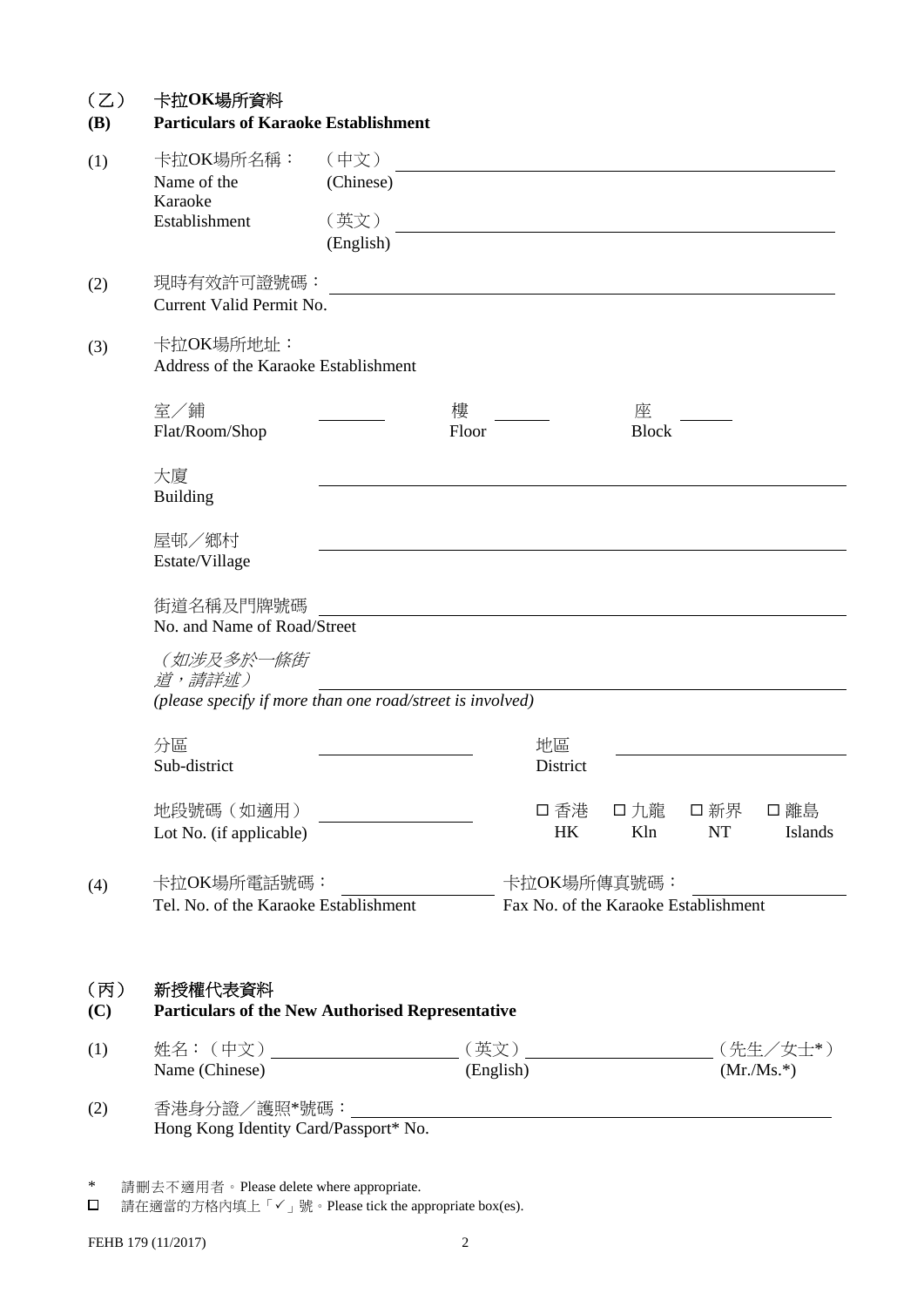| (3) |                                                                                                                                                                |                                            | 出生日期: ( 日/月/年 ) __________________<br>Date of Birth (dd/mm/yyyy)                                                  |   |                                                         |  |  |  |
|-----|----------------------------------------------------------------------------------------------------------------------------------------------------------------|--------------------------------------------|-------------------------------------------------------------------------------------------------------------------|---|---------------------------------------------------------|--|--|--|
| (4) |                                                                                                                                                                | Position Held in the Karaoke Establishment |                                                                                                                   |   |                                                         |  |  |  |
| (5) |                                                                                                                                                                |                                            | <b>Residential Address</b>                                                                                        |   |                                                         |  |  |  |
| (6) |                                                                                                                                                                |                                            | Tel. No.                                                                                                          |   | Fax No.                                                 |  |  |  |
| (7) | (a)                                                                                                                                                            |                                            | 你現時或以前曾持有下列哪一種牌照?<br>Which of the following licences do you hold at present and/or have you ever held previously? |   |                                                         |  |  |  |
|     |                                                                                                                                                                | $\Box$                                     | 公眾娛樂場所牌照<br>Places of Public Entertainment Licence                                                                | ப | 遊樂場所牌照<br><b>Places of Amusement Licence</b>            |  |  |  |
|     |                                                                                                                                                                | Ш                                          | 公眾舞廳牌照<br><b>Public Dance Hall Licence</b>                                                                        |   | □ 遊戲中心牌照<br><b>Amusement Game Centre Licence</b>        |  |  |  |
|     |                                                                                                                                                                | ப                                          | 麻雀/天九館牌照<br>Mah Jong/Tin Kau Licence                                                                              | ப | 獎券活動牌照<br>Lottery Licence                               |  |  |  |
|     |                                                                                                                                                                | ப                                          | 泵波拿牌照<br>Tombola Licence                                                                                          | ⊔ | 按摩院牌照<br>Massage Establishment Licence                  |  |  |  |
|     |                                                                                                                                                                | ப                                          | 酒牌<br>Liquor Licence                                                                                              | □ | 其他,請說明:______________________<br>Others, please specify |  |  |  |
|     |                                                                                                                                                                |                                            | If yes, please give details (e.g. licence no. and address of premises, etc.)                                      |   |                                                         |  |  |  |
| (8) | 有否因觸犯任何《卡拉OK場所條例》及其規例內的罪行而被定罪?<br>Have you ever been convicted of any offence under the Karaoke Establishments Ordinance or any<br>regulation made thereunder? |                                            |                                                                                                                   |   |                                                         |  |  |  |
|     |                                                                                                                                                                | ப                                          | 沒有<br>N <sub>o</sub>                                                                                              |   |                                                         |  |  |  |
|     |                                                                                                                                                                | ப                                          | 有(請提供定罪日期、罪項及刑罰詳情): __<br>Yes (please give details of the date(s) of conviction, offence(s) and penalty)          |   |                                                         |  |  |  |
|     |                                                                                                                                                                |                                            |                                                                                                                   |   |                                                         |  |  |  |

 $\hfill{\Box}$  請在適當的方格內填上「 $\checkmark$ 」號。Please tick the appropriate box(es).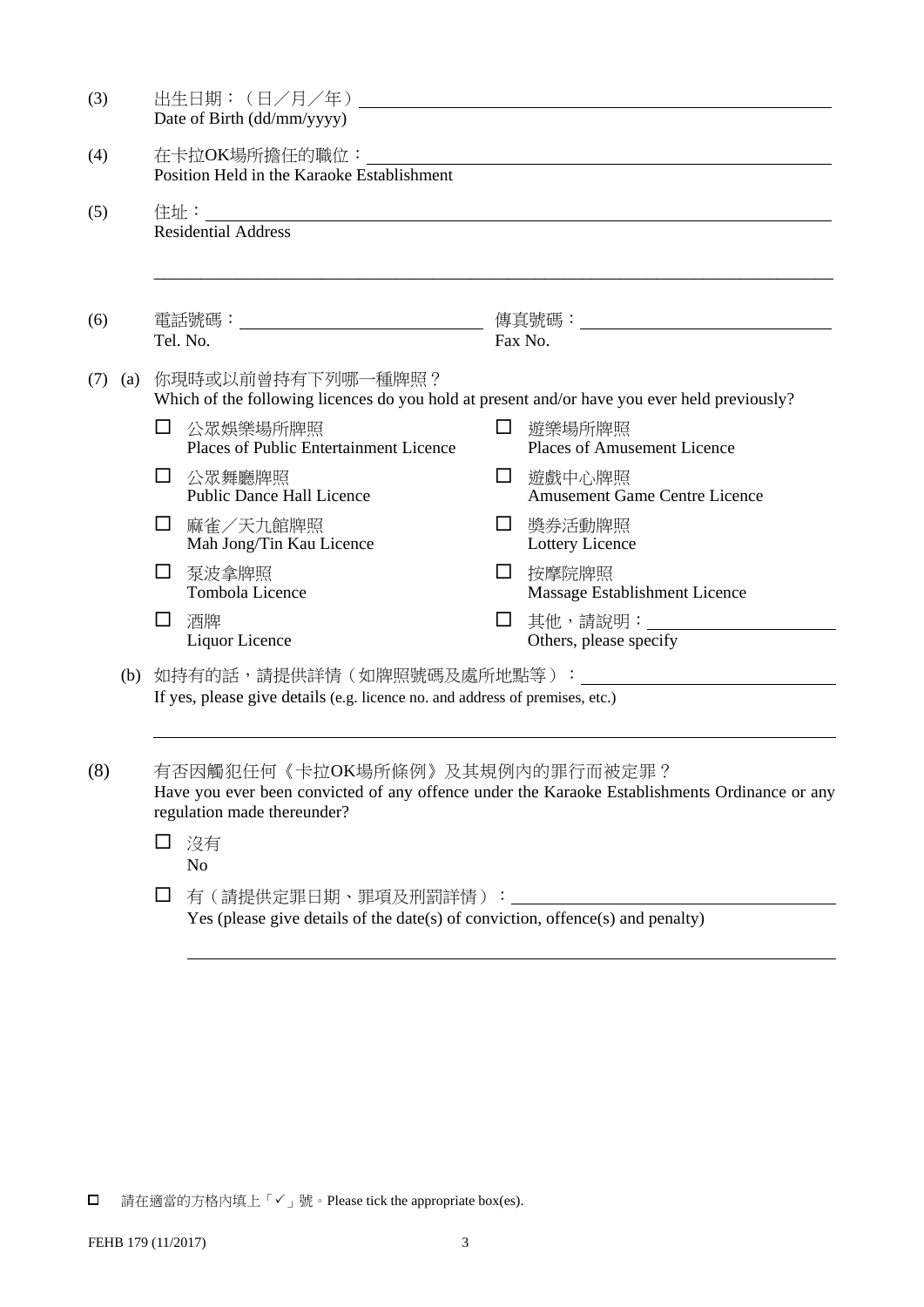| (9)  |                    | 曾否擔任被撤銷卡拉OK場所許可證/牌照、或申請許可證/牌照續期遭拒絕的人的代理<br>人、代表或僱員?                                                                                                                                                                |  |  |  |  |  |
|------|--------------------|--------------------------------------------------------------------------------------------------------------------------------------------------------------------------------------------------------------------|--|--|--|--|--|
|      |                    | Have you ever been the agent, representative or employee of any person whose Karaoke<br>Establishment Permit or Licence has been revoked, or whose application to renew a permit or a<br>licence has been refused? |  |  |  |  |  |
|      | ப                  | 沒有<br>No                                                                                                                                                                                                           |  |  |  |  |  |
|      | $\perp$            | 有 (請提供該人姓名及該卡拉OK場所地址):<br>Yes (please give the name of such person and the address of the related karaoke establishment)                                                                                           |  |  |  |  |  |
| (10) |                    | 有否申請過或獲簽發任何卡拉OK場所牌照/許可證?<br>Have you ever applied for or been issued with any Karaoke Establishment Licence/Permit?                                                                                                |  |  |  |  |  |
|      | ΙI                 | 沒有<br>No                                                                                                                                                                                                           |  |  |  |  |  |
|      | $\perp$            | 有(請提供詳情,包括申請日期、處所地址等):<br>Yes (please give details, including date of application, address of premises, etc.)                                                                                                      |  |  |  |  |  |
| (11) | 本人以中文/英文*為日後的通訊語言。 |                                                                                                                                                                                                                    |  |  |  |  |  |

日期(日/月/年) 市政 中請人簽署

Date (dd/mm/yyyy) Signature of Applicant

## 警告 **WARNING**

根據《卡拉OK場所條例》(第 573 章)的規定,任何人知道或理應知道陳述(不論是口頭陳 述或書面陳述)或資料在要項上失實,但仍在本申請的過程中,或在與本申請有關連的情況下, 作出或提交該等在要項上失實的陳述或資料,即屬違法。如屬首次定罪,可被判罰款 50,000元 及監禁 6 個月。

Any person who in or in connection with this application makes any statement (whether such statement be oral or written) or furnishes any information, which is false in any material particular and which he knows or reasonably ought to know is false in any such particular commits an offence and is liable on first conviction to a fine of \$50,000 and to imprisonment for 6 months under the Karaoke Establishments Ordinance (Cap. 573).

\* 請刪去不適用者。Please delete where appropriate.

 $\Box$ 請在適當的方格內填上「✔」號。Please tick the appropriate box(es).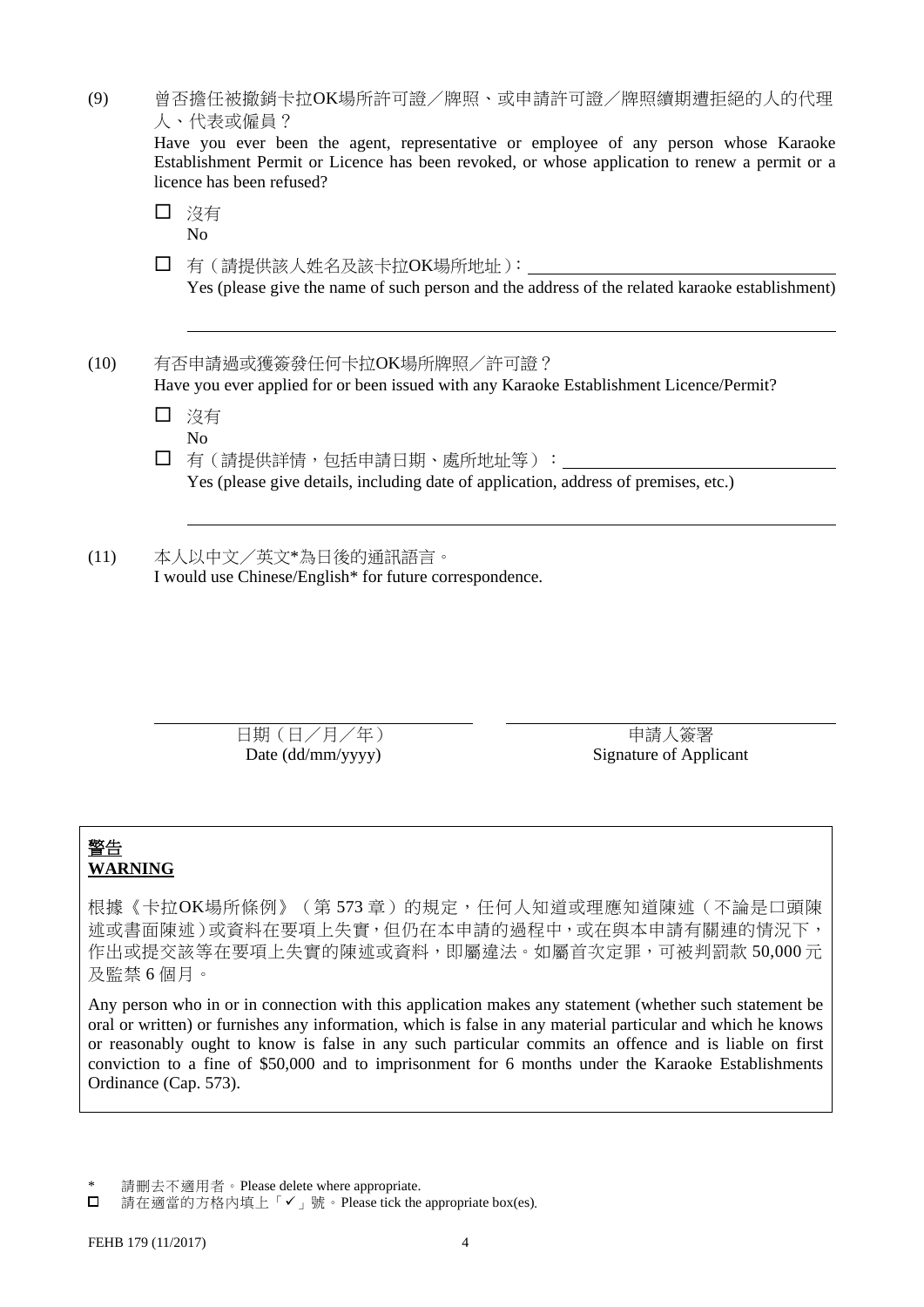# 申請人須知 **NOTICE TO APPLICANT**

1. 本申請表格一式兩份,必須逐項填妥。若不提供全部所需資料,食物環境衞生署(食環署)無法 處理你的申請。

This application form must be completed in duplicate and in full. If you do not provide all the required information, the Food and Environmental Hygiene Department (FEHD) is unable to process your application.

- 2. 申請人須向有關食環署分區環境衞生辦事處遞交以下文件,以支持有關申請: The following documents have to be submitted to the respective District Environmental Hygiene Office of FEHD in support of the application:
	- (i) 提出申請的處所的食肆牌照副本(倘該牌照已獲簽發);以及 a copy of the restaurant licence relating to the premises under application if such a licence has been issued; and
	- (ii) 該卡拉OK場所的商業登記證副本。 a copy of the Business Registration Certificate of the karaoke establishment.
- 3. 待申請獲得批准,只要相關的食肆牌照有效,卡拉OK場所許可證的有效期長達兩年。 Upon approval of application, the Karaoke Establishment Permit will be valid for a maximum period of 2 years so long as the connected restaurant licence remains valid.
- 4. 申請人如要更換代表其行事的獲授權代表,須在 14個工作天內告知食物環境衞生署署長,同時 須把新更換獲授權代表的全部詳情,連同相關的證明文件,一併提交署長,以供審批。 Should there be any change to the authorised representative acting for and on behalf of the applicant, the applicant must notify the Director of Food and Environmental Hygiene within 14 days of the said change and full particulars of the new authorised representative with supporting documents must also be provided to the Director for approval at the same time.
- 5. 申請人亦可在政府表格網頁(網址:www.info.gov.hk/forms/chinese/main.htm)以電子形式提交申 請,並須一併以電子形式提交有關文件。 Applicant may also submit electronic applications together with the relevant documents via the Government Forms website at www.info.gov.hk/forms/english/main.htm.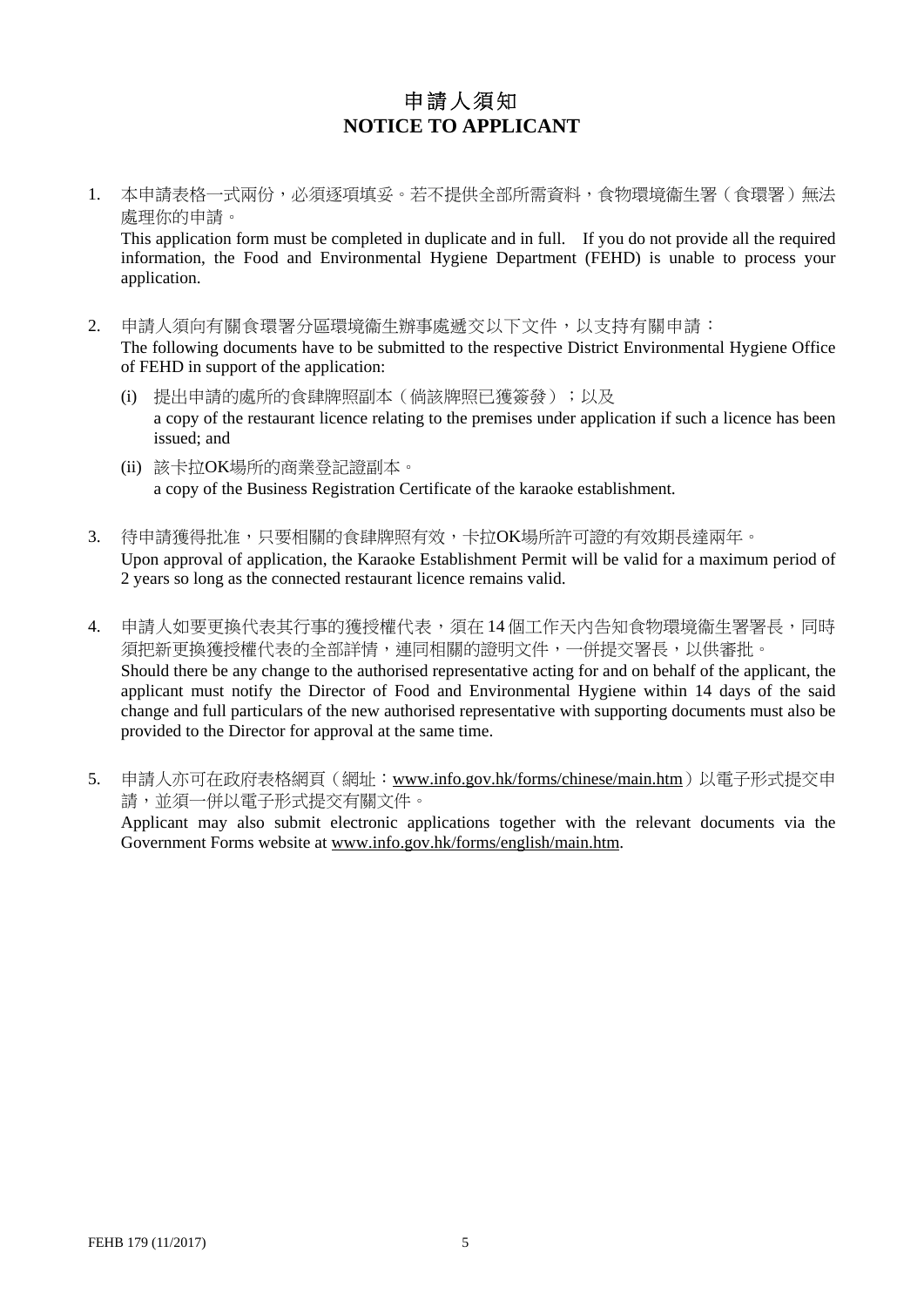# 申請更換卡拉**OK**場所持證人的授權代表 **APPLICATION FOR REPLACEMENT OF AUTHORISED REPRESENTATIVE OF THE GRANTEE OF THE KARAOKE ESTABLISHMENT**

(簽發予以公司名義申請者) (TO BE ISSUED IN THE NAME OF A CORPORATION)

### 致 分區辦事處秘書

#### **To: District Secretary**

本人欲代表下述公司申請更換卡拉 OK 場所持證人的授權代表。

 I intend to apply for the replacement of the authorised representative of the grantee of the karaoke establishment for and on behalf of the corporation mentioned below.

#### (甲) 申請人資料

| (A) | <b>Particulars of Applicant</b> |
|-----|---------------------------------|
|-----|---------------------------------|

| (1) | 申請人姓名: (中文)                                               | (英文)      |              |           | (先生/女士*)    |  |  |
|-----|-----------------------------------------------------------|-----------|--------------|-----------|-------------|--|--|
|     | Name of Applicant (Chinese)                               | (English) |              |           | $(Mr/Ms.*)$ |  |  |
| (2) | Current Valid Permit No.                                  |           |              |           |             |  |  |
| (3) | 申請許可證的處所地址:<br>Address of the Premises Under Application  |           |              |           |             |  |  |
|     | 室/鋪                                                       | 樓         | 座            |           |             |  |  |
|     | Flat/Room/Shop                                            | Floor     | <b>Block</b> |           |             |  |  |
|     | 大廈                                                        |           |              |           |             |  |  |
|     | <b>Building</b>                                           |           |              |           |             |  |  |
|     | 屋邨/鄉村                                                     |           |              |           |             |  |  |
|     | Estate/Village                                            |           |              |           |             |  |  |
|     | 街道名稱及門牌號碼                                                 |           |              |           |             |  |  |
|     | No. and Name of Road/Street                               |           |              |           |             |  |  |
|     | (如涉及多於一條街<br>道,請詳述)                                       |           |              |           |             |  |  |
|     | (please specify if more than one road/street is involved) |           |              |           |             |  |  |
|     | 分區                                                        | 地區        |              |           |             |  |  |
|     | Sub-district                                              | District  |              |           |             |  |  |
|     | 地段號碼 (如適用)                                                | 口 香港      | 口 九龍         | 口新界       | 口 離島        |  |  |
|     | Lot No. (if applicable)                                   | HK        | Kln          | <b>NT</b> | Islands     |  |  |

<sup>\*</sup> 請刪去不適用者。Please delete where appropriate.

請在適當的方格內填上「✔」號。Please tick the appropriate box(es).  $\Box$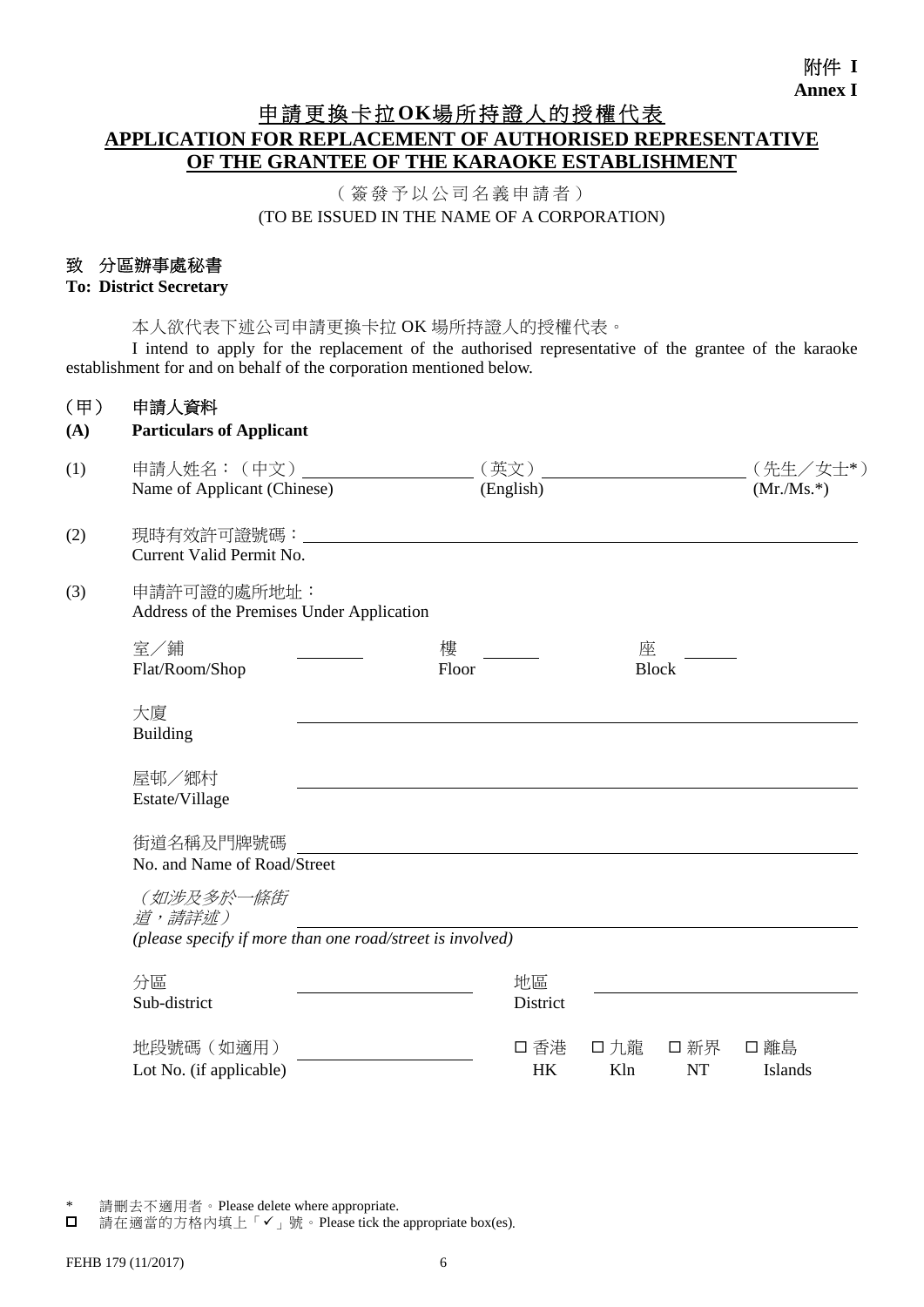| <b>Particulars of Corporation</b>                       |                                                              |                   |                         |
|---------------------------------------------------------|--------------------------------------------------------------|-------------------|-------------------------|
| 公司名稱:<br>Name of<br>Corporation                         | (中文)<br>(Chinese)<br>(英文)<br>(English)                       |                   |                         |
| 公司註冊號碼:<br>Company Registration No.                     |                                                              | 電話號碼:<br>Tel. No. |                         |
| 公司註冊地址:<br>Address of Registered Office                 |                                                              |                   |                         |
| 執行董事姓名:<br>Name of Managing<br>Director                 | (中文)<br>(Chinese)<br>(英文)<br>(English)                       |                   | (先生/女士*)<br>$(Mr/Ms.*)$ |
| 住址:<br><b>Residential Address</b>                       |                                                              |                   |                         |
| 電話號碼:<br>Tel. No.                                       |                                                              |                   |                         |
| 獲授權代表姓名:<br>Name of the<br>Authorised<br>Representative | (中文)<br>(Chinese)<br>(英文)<br>(English)                       |                   | (先生/女士*)<br>$(Mr/Ms.*)$ |
| 香港身分證/護照*號碼:<br>Hong Kong Identity Card/Passport* No.   |                                                              |                   |                         |
| 獲授權代表在公司擔任的職位:                                          | Position of the Authorised Representative in the Corporation |                   |                         |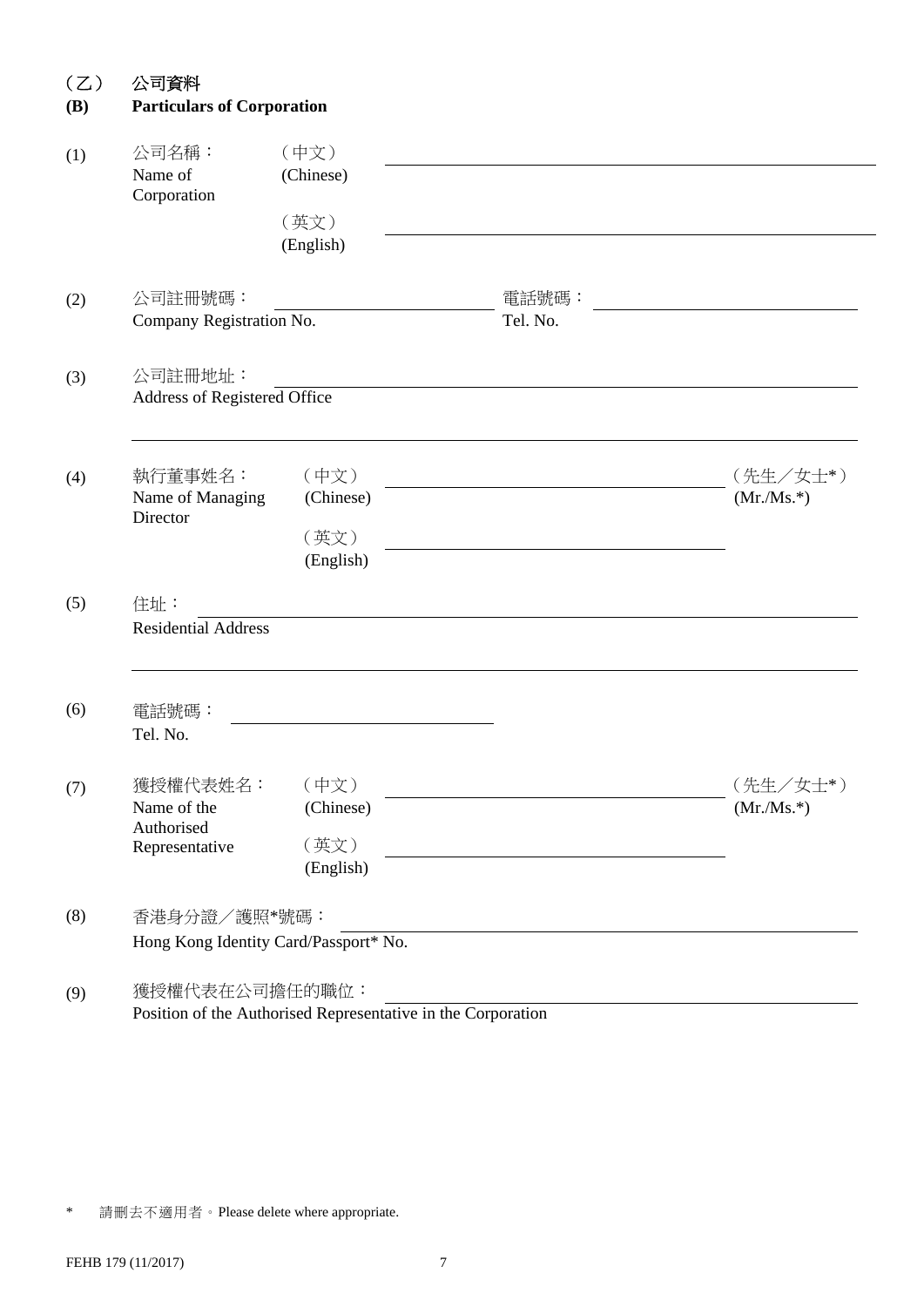(10) 本人以中文/英文\*為日後的通訊語言。 I would use Chinese/English\* for future correspondence.

日期(日/月/年) <br>
Date (dd/mm/yyyy) <br>
Signature of Authorised Rep Signature of Authorised Representative (代表申請公司) (For and on Behalf of the Applying Corporation)

> 公司印章 Company Chop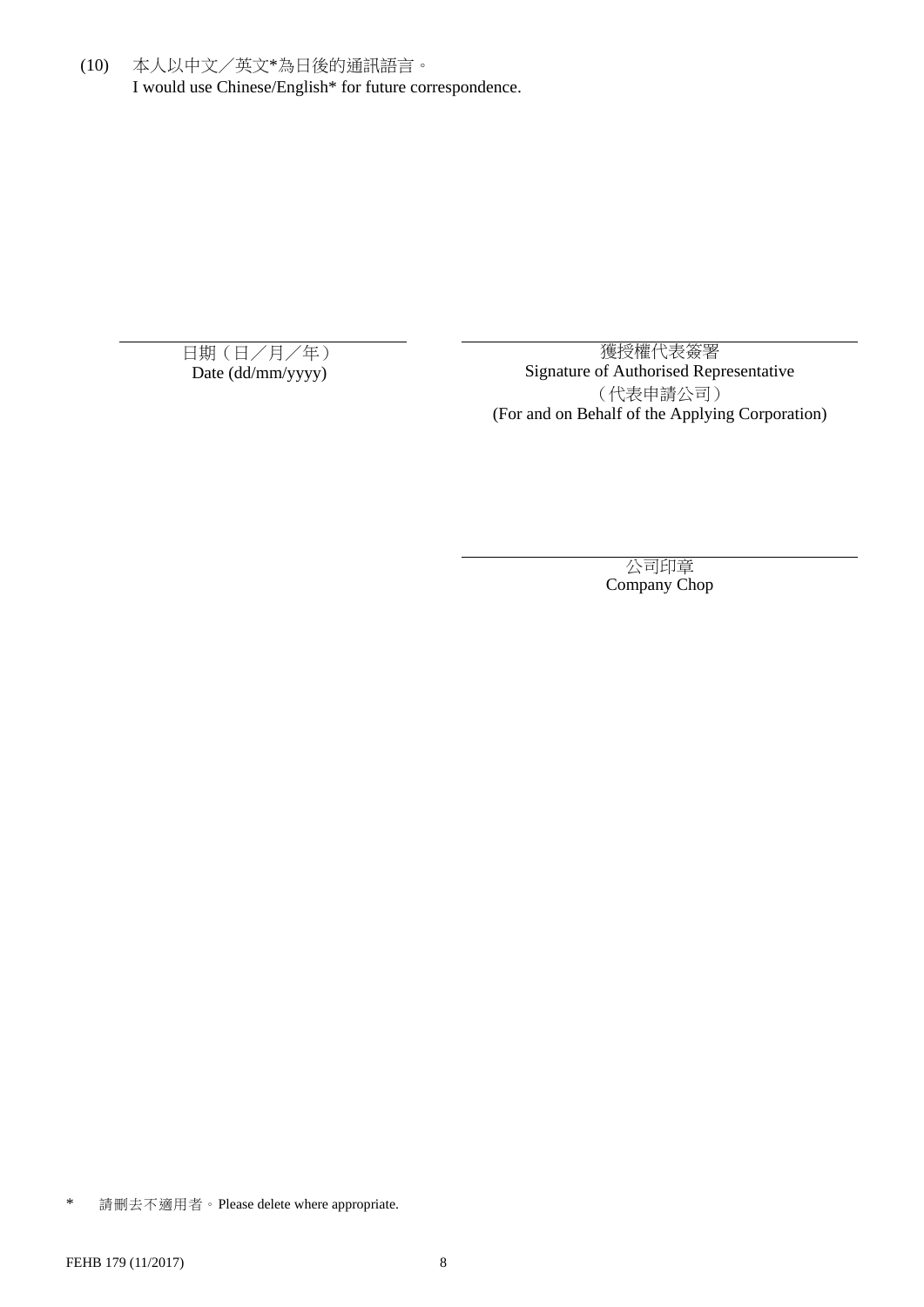# 申請人須知 **NOTICE TO APPLICANT**

- 1. 申請人須向有關食物環境衞生署分區環境衞生辦事處遞交以下文件,以支持有關申請: The following documents have to be submitted to the respective District Environmental Hygiene Office of the Food and Environmental Hygiene Department in support of the application:
	- (i) 該公司的商業登記證副本; a copy of the Business Registration Certificate of the corporation;
	- (ii) 該公司的組織大綱及細則副本; a copy of the Memorandum and Articles of Association of the corporation;
	- (iii) 根據《公司條例》(第622章)取得和經公司註冊處處長核證真實的公司註冊證書副本,或任何其 他可證實該公司法人身分的文件; a copy of Certificate of Incorporation under the Companies Ordinance (Cap. 622) certified as true copy by the Registrar of Companies, or any other documents to establish the legal entity of the corporation;
	- (iv) 公司的註冊辦事處地址更改通知書或法團成立表格(視何者適用而定)的副本,須為經公司註冊處 處長核證真實的副本; a copy of Notice of Change of Address of Registered Office or Incorporation Form (as appropriate) certified as true copy by the Registrar of Companies;
	- (v) 公司最新的周年申報表副本,須為經公司註冊處處長核證真實的副本(在新公司成立為法團的年度 內,則請提交經公司註冊處處長核證真實的法團成立表格副本); a copy of the latest Annual Return certified as true copy by the Registrar of Companies (or a copy of Incorporation Form certified as true copy by the Registrar of Companies in case of a new company in the year of its incorporation);
	- (vi) 公司董事會通過的書面決議,以授權一名人士代表該公司與發牌當局接洽處理牌照事宜;以及 a resolution in writing passed by the Board of Directors to authorise a person to act on behalf of the corporation to deal with licensing matters with the licensing authority; and
	- (vii) 該名獲授權代表所簽署的接納授權通知書。 Notice of Acceptance of Authorisation signed by the authorised representative.
- 2. 申請人亦可在政府表格網頁(網址:www.info.gov.hk/forms/chinese/main.htm)以電子形式提交申請,並 須一併以電子形式提交有關文件。

Applicant may also submit electronic applications together with the relevant documents via the Government Forms website at www.info.gov.hk/forms/english/main.htm.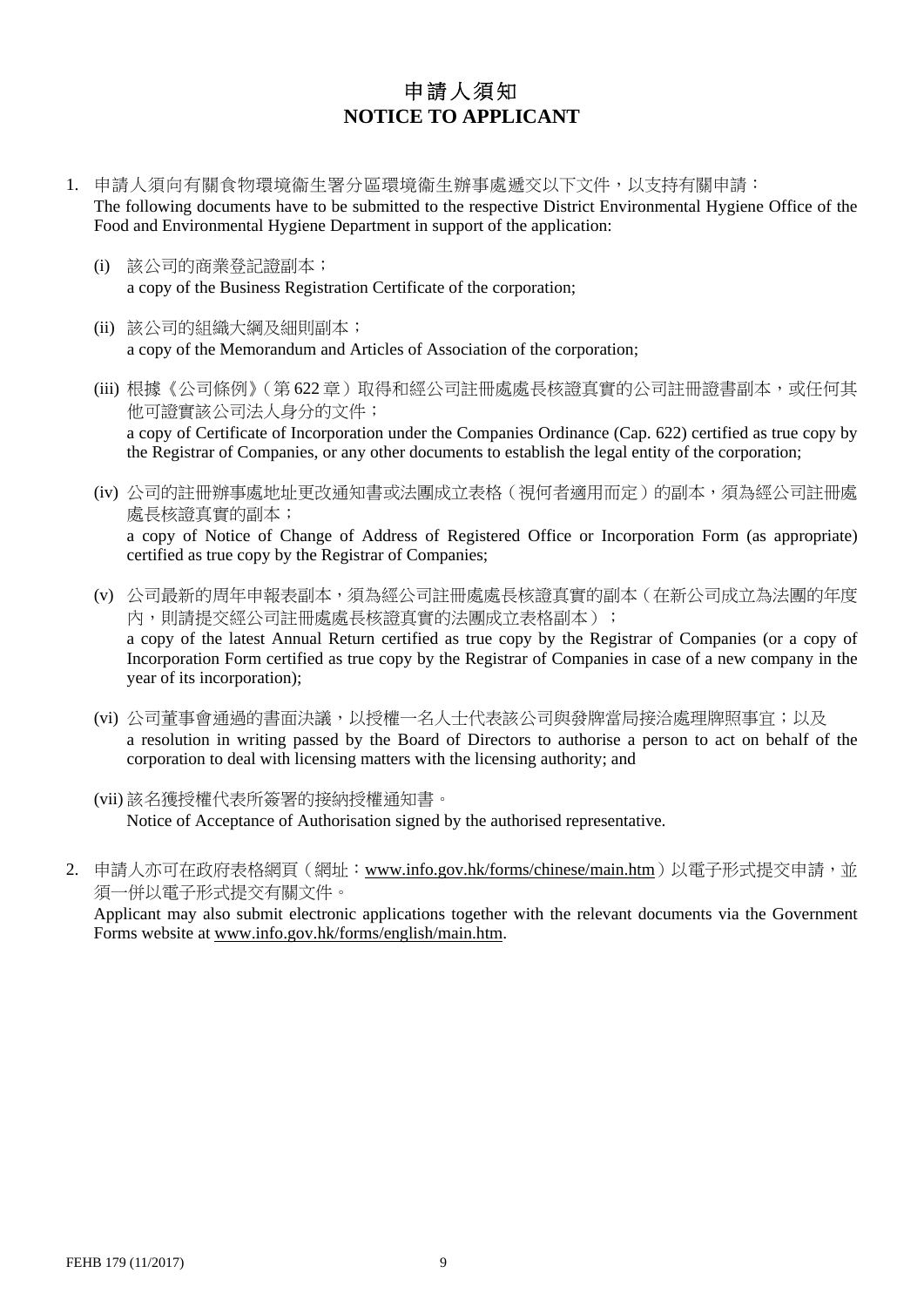# 申請更換卡拉**OK**場所持證人的授權代表 **APPLICATION FOR REPLACEMENT OF AUTHORISED REPRESENTATIVE OF THE GRANTEE OF THE KARAOKE ESTABLISHMENT**

(簽發予以合夥名義申請者) (TO BE ISSUED IN THE NAME OF A PARTNERSHIP)

#### 致 分區辦事處秘書

#### **To: District Secretary**

本人欲代表下述合夥申請更換卡拉 OK 場所持證人的授權代表。

 I intend to apply for the replacement of the authorised representative of the grantee of the karaoke establishment for and on behalf of the partnership mentioned below.

#### (甲) 申請人資料

#### **(A) Particulars of Applicant**

| (1) | 申請人姓名: (中文)                                                                      | 第文)                                       |                                | (先生/女士*)        |  |  |  |  |  |
|-----|----------------------------------------------------------------------------------|-------------------------------------------|--------------------------------|-----------------|--|--|--|--|--|
|     | Name of Applicant (Chinese)                                                      | (English)                                 |                                | $(Mr/Ms.*)$     |  |  |  |  |  |
| (2) | 現時有效許可證號碼:<br>Current Valid Permit No.                                           |                                           |                                |                 |  |  |  |  |  |
| (3) | 申請許可證的處所地址:                                                                      | Address of the Premises Under Application |                                |                 |  |  |  |  |  |
|     | 室/鋪<br>Flat/Room/Shop                                                            | 樓<br>Floor                                | 座<br><b>Block</b>              |                 |  |  |  |  |  |
|     | 大廈<br><b>Building</b>                                                            |                                           |                                |                 |  |  |  |  |  |
|     | 屋邨/鄉村<br>Estate/Village                                                          |                                           |                                |                 |  |  |  |  |  |
|     | 街道名稱及門牌號碼<br>No. and Name of Road/Street                                         |                                           |                                |                 |  |  |  |  |  |
|     | (如涉及多於一條街<br>道,請詳述)<br>(please specify if more than one road/street is involved) |                                           |                                |                 |  |  |  |  |  |
|     | 分區                                                                               | 地區                                        |                                |                 |  |  |  |  |  |
|     | Sub-district                                                                     | District                                  |                                |                 |  |  |  |  |  |
|     | 地段號碼 (如適用)<br>Lot No. (if applicable)                                            | 口 香港<br><b>HK</b>                         | 口九龍<br>口新界<br>Kln<br><b>NT</b> | □ 離島<br>Islands |  |  |  |  |  |

\* 請刪去不適用者。Please delete where appropriate.<br>□ 請在適當的方格內填上「✔」號。Please tick the

m; mind + 2011 1 11111 11111 11111 1<sub>1</sub> <sub>1</sub> - p-r<sub>r</sub>rimin.<br>請在適當的方格內填上「✔」號。Please tick the appropriate box(es).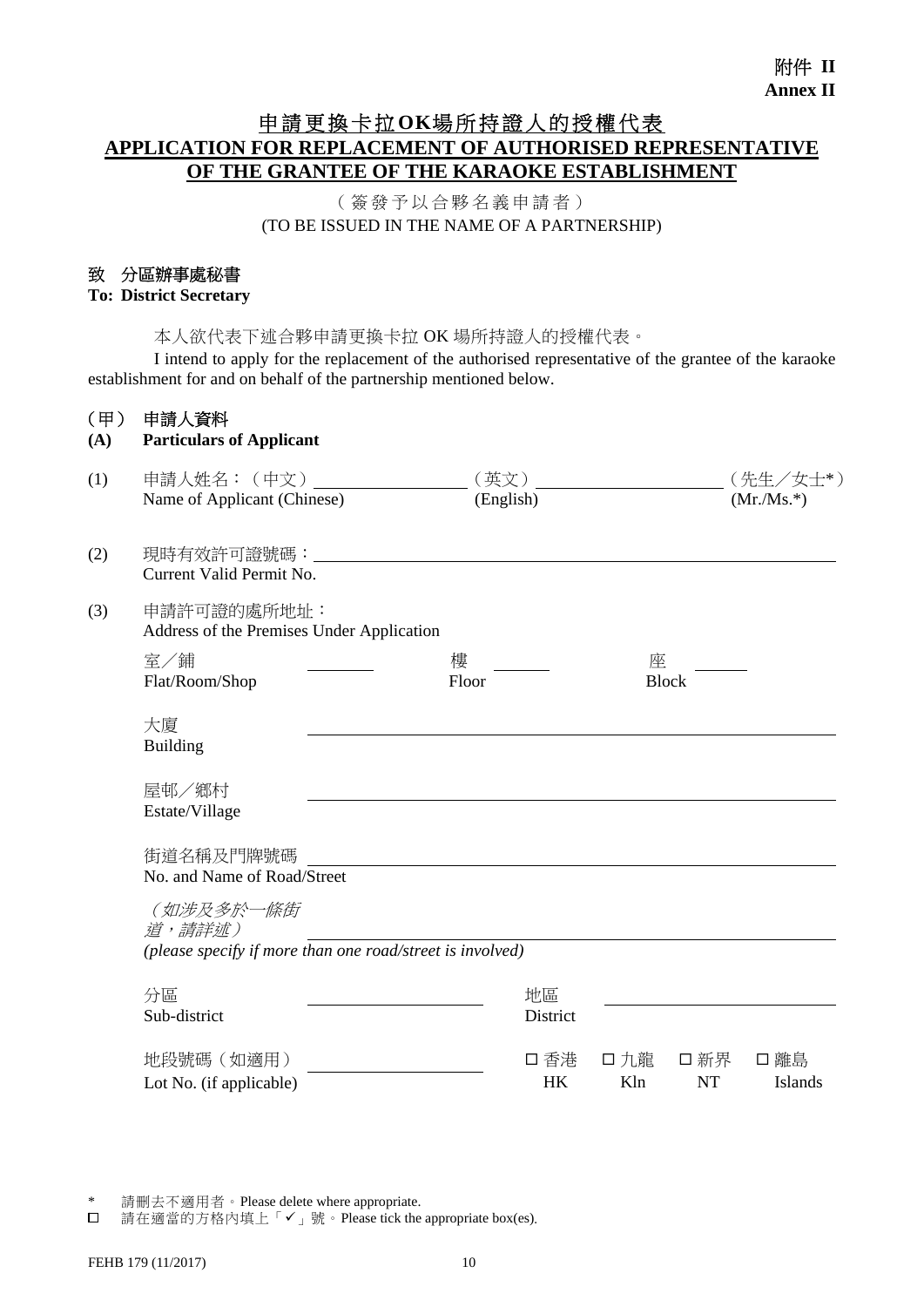| (Z) | 合夥資料 |
|-----|------|
|     |      |

| <b>(B)</b> | <b>Particulars of Partnership</b>                    |                                                                                |                         |  |  |  |  |
|------------|------------------------------------------------------|--------------------------------------------------------------------------------|-------------------------|--|--|--|--|
| (1)        | 合夥名稱:<br>Name of<br>Partnership                      | (中文)<br>(Chinese)<br>(英文)<br>(English)                                         |                         |  |  |  |  |
| (2)        | 營業地點地址:<br><b>Address of Place of Business</b>       |                                                                                |                         |  |  |  |  |
| (3)        | 電話號碼:<br>Tel. No.                                    |                                                                                |                         |  |  |  |  |
| (4)        | 獲授權代表姓名:<br>Name of the Authorised<br>Representative | (中文)<br>(Chinese)<br>(英文)<br>(English)                                         | (先生/女士*)<br>$(Mr/Ms.*)$ |  |  |  |  |
| (5)        |                                                      | 香港身分證/護照*號碼:<br>Hong Kong Identity Card/Passport* No.                          |                         |  |  |  |  |
| (6)        |                                                      | 獲授權代表在合夥擔任的職位:<br>Position of the Authorised Representative in the Partnership |                         |  |  |  |  |
| (7)        | 本人以中文/英文*為日後的通訊語言。                                   | I would use Chinese/English* for future correspondence.                        |                         |  |  |  |  |

日期(日/月/年)<br>Date (dd/mm/yyyy) Signature of Authorised Rep Signature of Authorised Representative (代表申請合夥) (For and on Behalf of the Applying Partnership)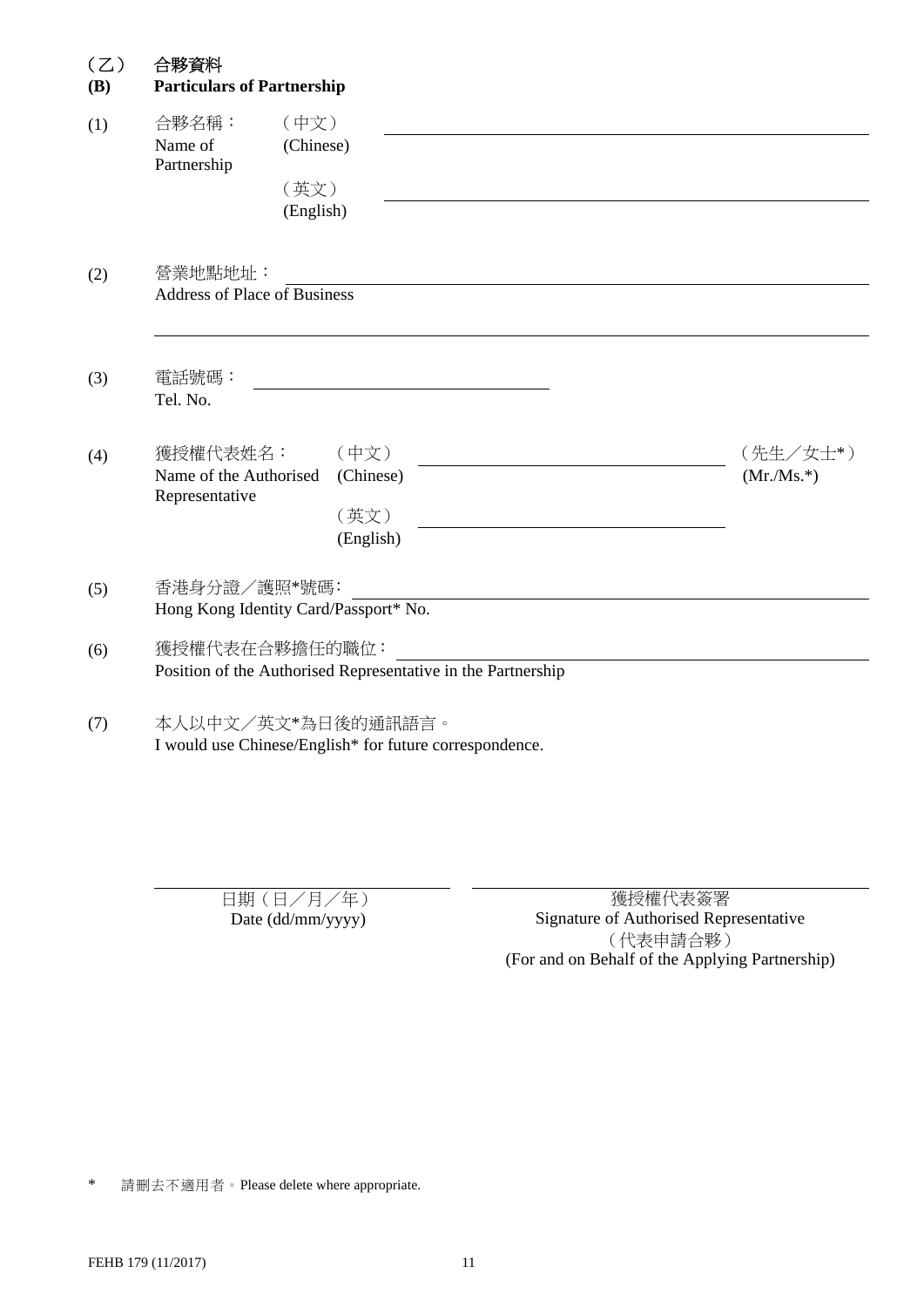# 申請人須知 **NOTICE TO APPLICANT**

- 1. 申請人須向有關食物環境衞生署分區環境衞生辦事處遞交以下文件,以支持有關申請: The following documents have to be submitted to the respective District Environmental Hygiene Office of the Food and Environmental Hygiene Department in support of the application:
	- (i) 合夥的商業登記證副本; a copy of the Business Registration Certificate of the partnership;
	- (ii) 合夥申請在香港登記營業的表格 1(c) 副本,以及自登記日期後一切修訂內容(如有) (副本及修訂內容須經商業登記署核證); a copy of Application by Partnership for registration of business carried by such body in Hong Kong [Form 1(c)] together with all amendments, if any, since the date of registration; all of which shall be duly certified by the Business Registration Office;
	- (iii) 合夥的授權書,以授權一名人士代表該合夥與發牌當局接洽處理牌照事宜;以及 a written authorisation by the partnership to authorise a person to act on behalf of the partnership to deal with licensing matters with the licensing authority; and
	- (iv) 該名獲授權代表所簽署的接納授權通知書。 Notice of Acceptance of Authorisation signed by the authorised representative.
- 2. 申請人亦可在政府表格網頁(網址:www.info.gov.hk/forms/chinese/main.htm)以電子形式提交 申請,並須一併以電子形式提交有關文件。 Applicant may also submit electronic applications together with the relevant documents via the Government Forms website at www.info.gov.hk/forms/english/main.htm.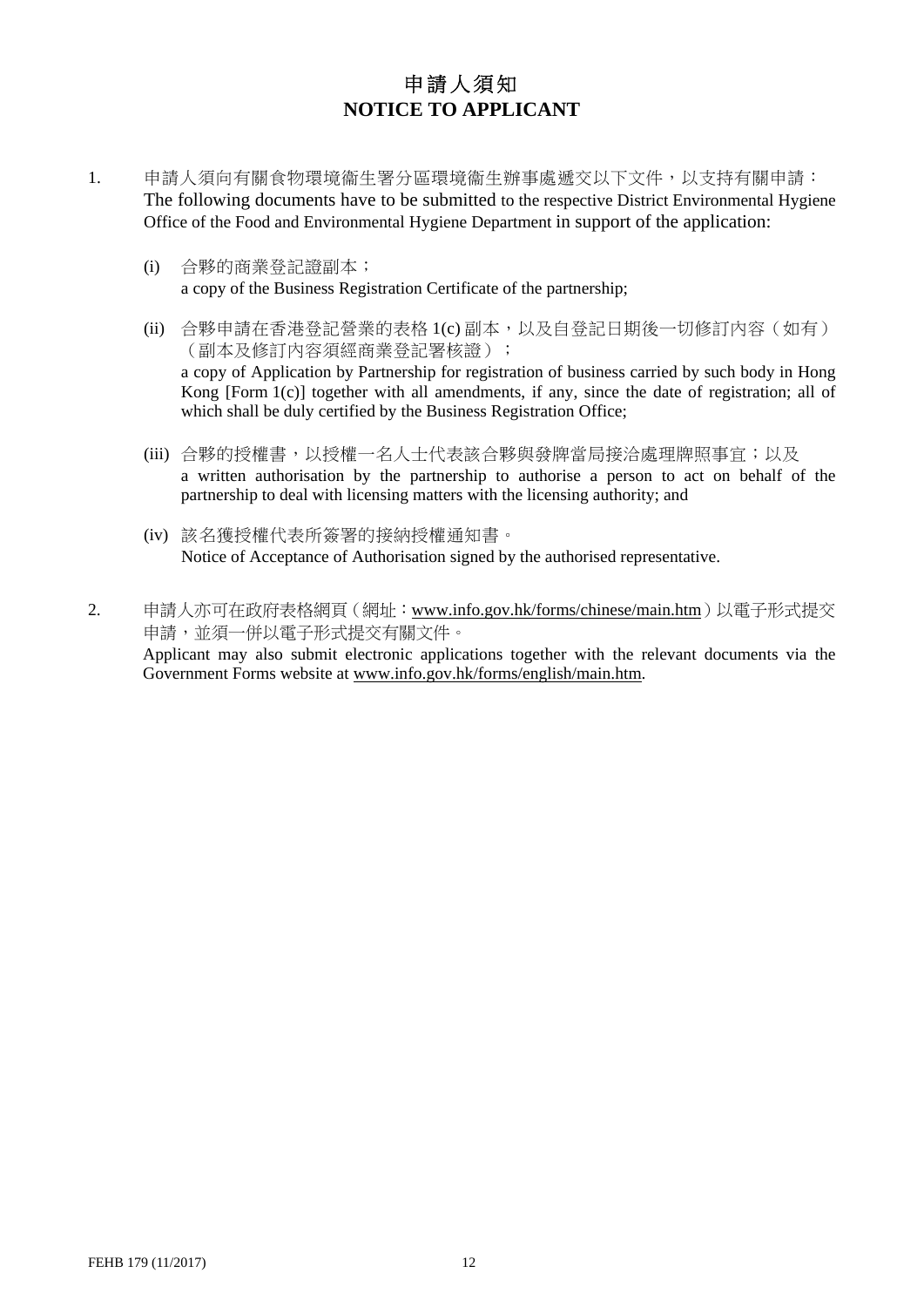## 關於申請更換卡拉 **O K**場所持證人的授權代表所填報的個人資料 **Collection of Personal Data in Connection with Application for Replacement of Authorised Representative of the Grantee of Karaoke Establishment Permits**

## (按照《個人資料(私隱)條例》的規定處理) **(In accordance with the Personal Data (Privacy) Ordinance)**

## 目的說明 **Statement of Purpose**

# **1.** 收集資料的目的

**Purposes of Collection**

你在本表格上提供的個人資料,會供食物環境衞生署(食環署)用於下述目的: The personal data provided by means of this form will be used by the Food and Environmental Hygiene Department (FEHD) for:

(1) 處理向食環署牌照組/分區環境衞生辦事處提交的簽發/轉讓/續發卡拉OK場所許可證 /臨時卡拉OK場所許可證或豁免申請卡拉OK場所許可證/臨時卡拉OK場所許可證或更 改卡拉OK場所名稱申請的相關事宜;以及 carrying out activities relating to applications for the issue/transfer/renewal of Karaoke

Establishment Permit/Provisional Karaoke Establishment Permit or the exemption to apply for a Karaoke Establishment Permit/Provisional Karaoke Establishment Permit or the change of name of a karaoke establishment made to the Licensing Section/District Environmental Hygiene Office of FEHD; and

(2) 方便食環署及其他政府部門人員與你聯絡。 facilitating communication between the staff of FEHD and other government departments and you.

你在本表格填報的個人資料,純屬自願提供。不過,如不提供充分的資料,食環署未必可以處理 你的申請。

The provision of personal data by means of this form is voluntary. However, if you do not provide sufficient information, FEHD may not be able to process your application.

### **2.** 接受資料轉介人的類別 **Class of Transferees**

你在本表格上填報的個人資料,可能會為上文第 1 段所載目的而向其他政府部門及機構披露。 The personal data which you have provided by means of this form may be disclosed to other government departments and agencies in pursuance of the purposes mentioned in paragraph 1 above.

# **3.** 查閱個人資料

#### **Access to Personal Data**

根據《個人資料(私隱)條例》第18條、第22條及附表1第6原則的規定,你有權要求查閱 和改正所提供的個人資料。查閱的權利包括可就在本表格提供的個人資料索取複本。食環署應 查閱要求而提供資料時,可能會徵收費用。

You have a right to request access to and correction of the personal data provided in accordance with Sections 18 and 22 and Principle 6 of Schedule 1 of the Personal Data (Privacy) Ordinance. Your right of access includes the right to obtain a copy of your personal data which you have provided by means of this form. A fee may be imposed for complying with a data access request.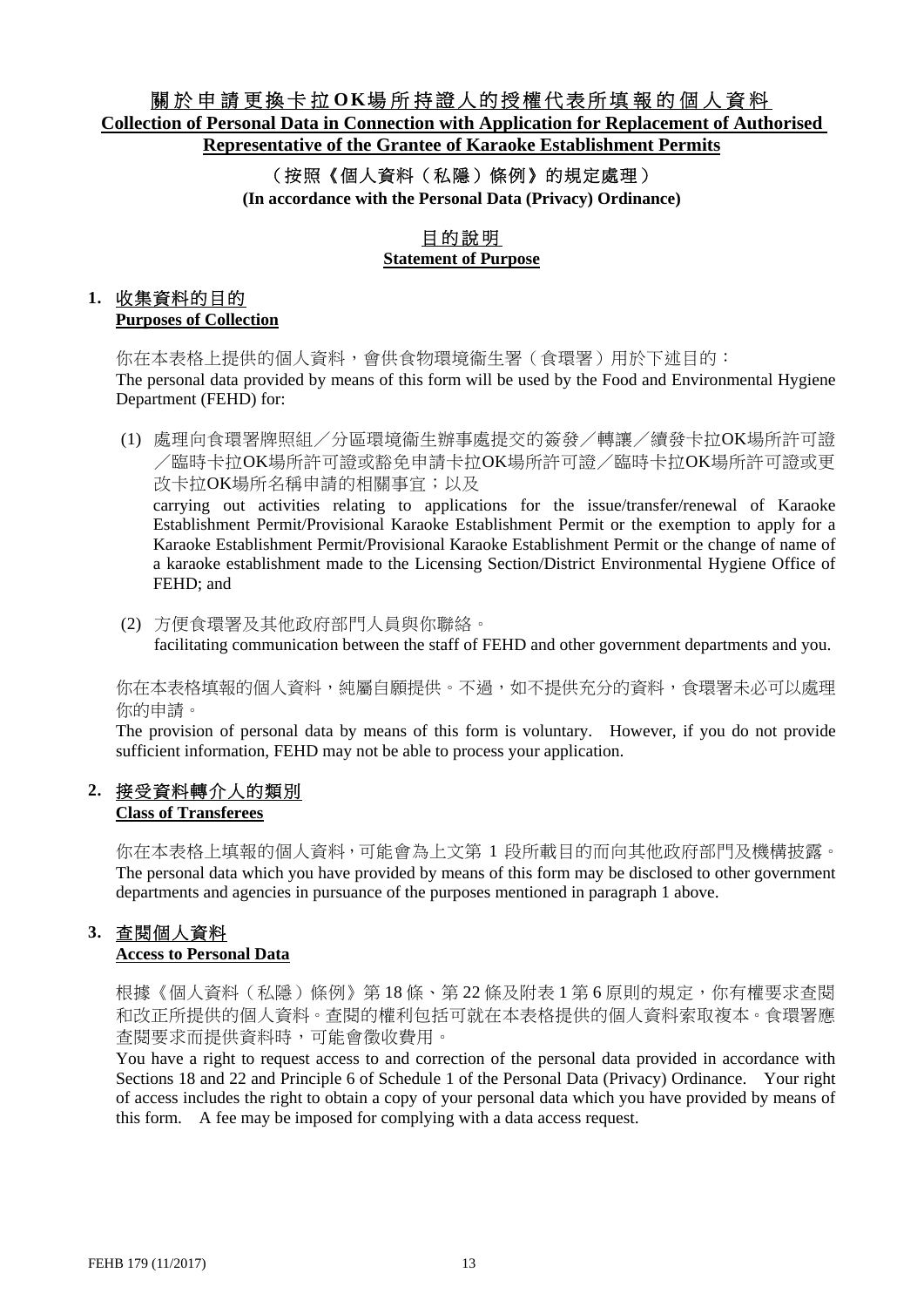## **4.** 查詢 **Enquiries**

如對本表格收集的個人資料有任何查詢,包括查閱和更改資料,可向食環署相關分區環境衞生辦 事處的主管人員提出:

Enquiries concerning the personal data collected by means of this form, including the making of access and corrections, should be addressed to the officer in charge of the respective District Environmental Hygiene Offices of FEHD:

|  |  | 港島區及離島區 |  |
|--|--|---------|--|
|  |  |         |  |

Hong Kong & Islands

| 中西區環境衞生辦事處<br>香港皇后大道中 345 號上環市政大廈 10 樓<br>電話號碼:2545 0506<br>傳真號碼:2851 7653  | Central/Western District Environmental Hygiene Office<br>10/F, Sheung Wan Municipal Services Building,<br>345 Queen's Road Central, Hong Kong<br>Tel. no.: 2545 0506<br>Fax no.: 2851 7653 |
|-----------------------------------------------------------------------------|--------------------------------------------------------------------------------------------------------------------------------------------------------------------------------------------|
| 東區環境衞生辦事處<br>香港鰂魚涌街 38 號鰂魚涌市政大廈 3 樓<br>電話號碼:3103 7041 傳真號碼:2565 8203        | Eastern District Environmental Hygiene Office<br>3/F, Quarry Bay Municipal Services Building,<br>38 Quarry Bay Street, Hong Kong<br>Tel. no.: 3103 7041 Fax no.: 2565 8203                 |
| 南區環境衞生辦事處<br>香港香港仔大道 203 號香港仔市政大廈 4 樓<br>電話號碼:2903 0411<br>傳真號碼:2873 1608   | Southern District Environmental Hygiene Office<br>4/F, Aberdeen Municipal Services Building,<br>203 Aberdeen Main Road, Hong Kong<br>Tel. no.: 2903 0411<br>Fax no.: 2873 1608             |
| 灣仔區環境衞生辦事處<br>香港灣仔軒尼詩道 225 號駱克道市政大廈 7 樓<br>電話號碼:2879 5760<br>傳真號碼:2519 6884 | Wanchai District Environmental Hygiene Office<br>7/F, Lockhart Road Municipal Services Building,<br>225 Hennessy Road, Wanchai, Hong Kong<br>Tel. no.: 2879 5760<br>Fax no.: 2519 6884     |
| 離島區環境衞生辦事處<br>香港中環統一碼頭道38號海港政府大樓6樓<br>電話號碼:2852 3215<br>傳真號碼:2545 2964      | Islands District Environmental Hygiene Office<br>6/F, Harbour Building, 38 Pier Road, Central, Hong Kong<br>Tel. no.: 2852 3215<br>Fax no.: 2545 2964                                      |

| . . | 罷 | ŀф |
|-----|---|----|
|     |   |    |

| 九龍區                                                                                   | Kowloon                                                                                                                                                                                              |
|---------------------------------------------------------------------------------------|------------------------------------------------------------------------------------------------------------------------------------------------------------------------------------------------------|
| 九龍城區環境衞生辦事處<br>九龍馬頭圍道165號土瓜灣政府合署3樓及4樓<br>電話號碼:2715 4608<br>傳真號碼:2761 0718             | <b>Kowloon City District Environmental Hygiene Office</b><br>3/F & 4/F, To Kwa Wan Market and Government Offices,<br>165 Ma Tau Wai Road, Kowloon<br>Tel. no.: 2715 4608<br>Fax no.: 2761 0718       |
| 觀塘區環境衞生辦事處<br>九龍觀塘瑞和街9號瑞和街市政大廈7樓<br>電話號碼:3102 7373<br>傳真號碼:2343 6734                  | <b>Kwun Tong District Environmental Hygiene Office</b><br>Level 7, Shui Wo Street Municipal Services Building,<br>9 Shui Wo Street, Kwun Tong, Kowloon<br>Tel. no.: 3102 7373 Fax no.: 2343 6734     |
| 旺角區環境衞生辦事處<br>九龍旺角花園街 123 號 A 花園街市政大廈 6 樓及 7 樓<br>電話號碼:2749 3627<br>傳真號碼: 2391 5572   | Mong Kok District Environmental Hygiene Office<br>6/F & 7/F, Fa Yuen Street Municipal Services Building,<br>123A Fa Yuen Street, Mong Kok, Kowloon<br>Tel. no.: 2749 3627 Fax no.: 2391 5572         |
| 深水埗區環境衞生辦事處<br>九龍深水埗元州街 59至 63號元州街市政大廈 8樓至<br>10樓<br>電話號碼:2748 6943<br>傳真號碼:2748 6937 | Sham Shui Po District Environmental Hygiene Office<br>8/F-10/F, Un Chau Street Municipal Services Building,<br>59-63 Un Chau Street, Sham Shui Po, Kowloon<br>Tel. no.: 2748 6943 Fax no.: 2748 6937 |
| 黃大仙區環境衞生辦事處<br>九龍黃大仙彩虹道 121號大成街街市大樓 3樓<br>電話號碼:2997 9005<br>傳真號碼:2351 5710            | Wong Tai Sin District Environmental Hygiene Office<br>3/F, Tai Shing Street Market Building,<br>121 Choi Hung Road, Wong Tai Sin, Kowloon<br>Tel. no.: 2997 9005<br>Fax no.: 2351 5710               |
| 油尖區環境衞生辦事處<br>九龍油麻地寶靈街 17號官涌市政大廈 3 樓及 4 樓<br>電話號碼:2302 1301<br>傳真號碼:2735 5955         | <b>Yau Tsim District Environmental Hygiene Office</b><br>3/F & 4/F, Kwun Chung Municipal Services Building,<br>17 Bowring Street, Yau Ma Tei, Kowloon<br>Tel. no.: 2302 1301<br>Fax no.: 2735 5955   |